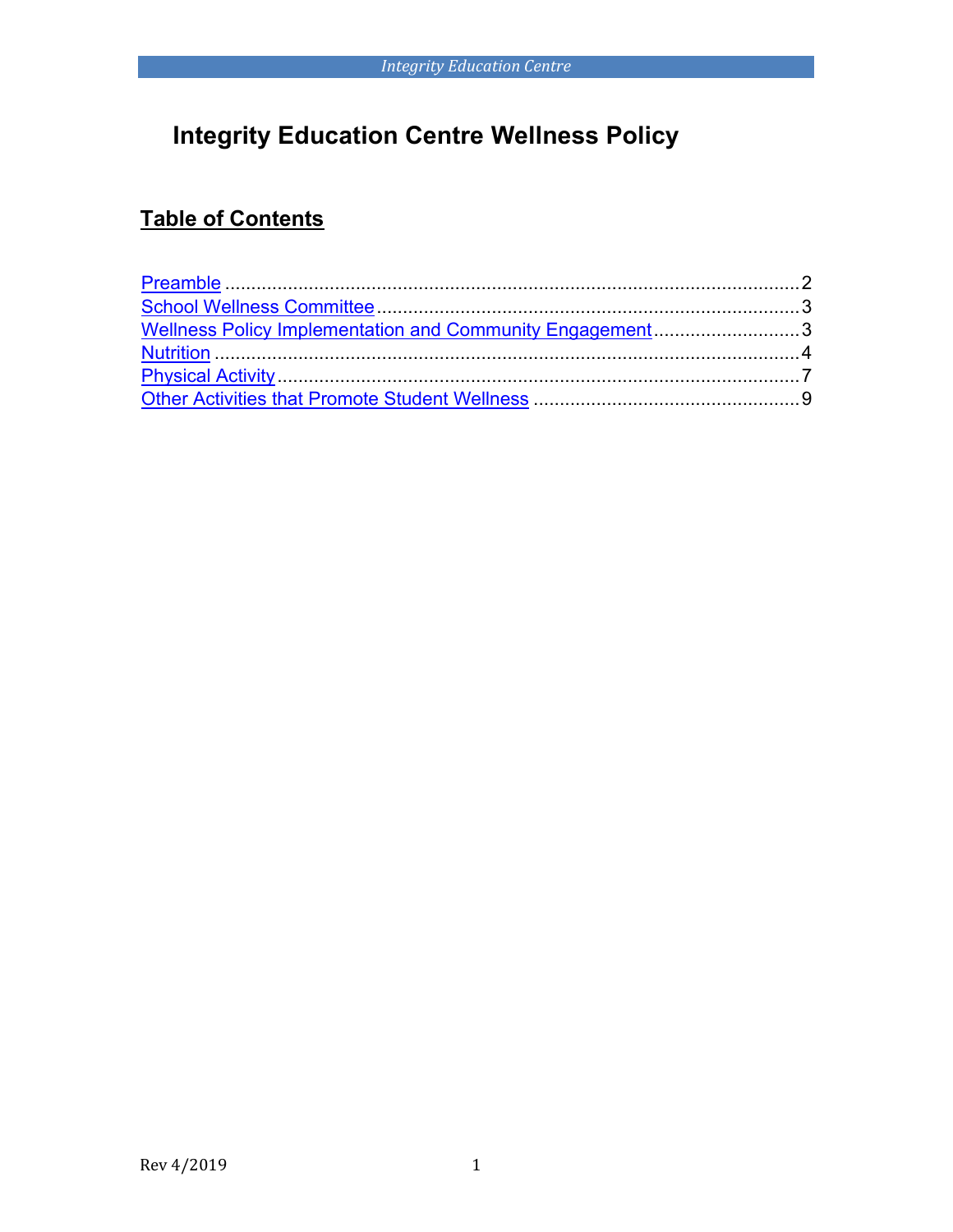## **Integrity Education Centre Wellness Policy**

### <span id="page-1-0"></span>**Preamble**

Integrity Education Centre is committed to the optimal development of every student. The Charter believes that for students to have the opportunity to achieve personal, academic, developmental and social success, we need to create positive, safe and health-promoting learning environments at every level, in every setting, throughout the school year.

Research shows that two components, good nutrition and physical activity before, during and after the school day, are strongly correlated with positive student outcomes.

This policy outlines the Charter's approach to ensuring environments and opportunities for all students to practice healthy eating and physical activity behaviors throughout the school day. Specifically, this policy establishes goals and procedures to ensure that:

- Students at Integrity Education Centre have access to healthy foods throughout the school day ‒ both through reimbursable school meals and other foods available throughout the school campus- in accordance with Federal and state nutrition standards;
- Students receive quality nutrition education that helps them develop lifelong healthy eating behaviors;
- Students have opportunities to be physically active before, during and after school;
- Schools engage in nutrition and physical activity promotion and other activities that promote student wellness;
- School staff are encouraged and supported to practice healthy nutrition and physical activity behaviors in and out of school;
- The community is engaged in supporting the work of the Charter in creating continuity between school and other settings for students and staff to practice lifelong healthy habits;
- The Charter establishes and maintains an infrastructure for management, oversight, implementation, communication about and monitoring of the policy and its established goals and objectives
- The Charter will coordinate the wellness policy with other aspects of school management, including the Continuous Improvement Plan, when appropriate.

This policy applies to all students and staff at Integrity Education Centre.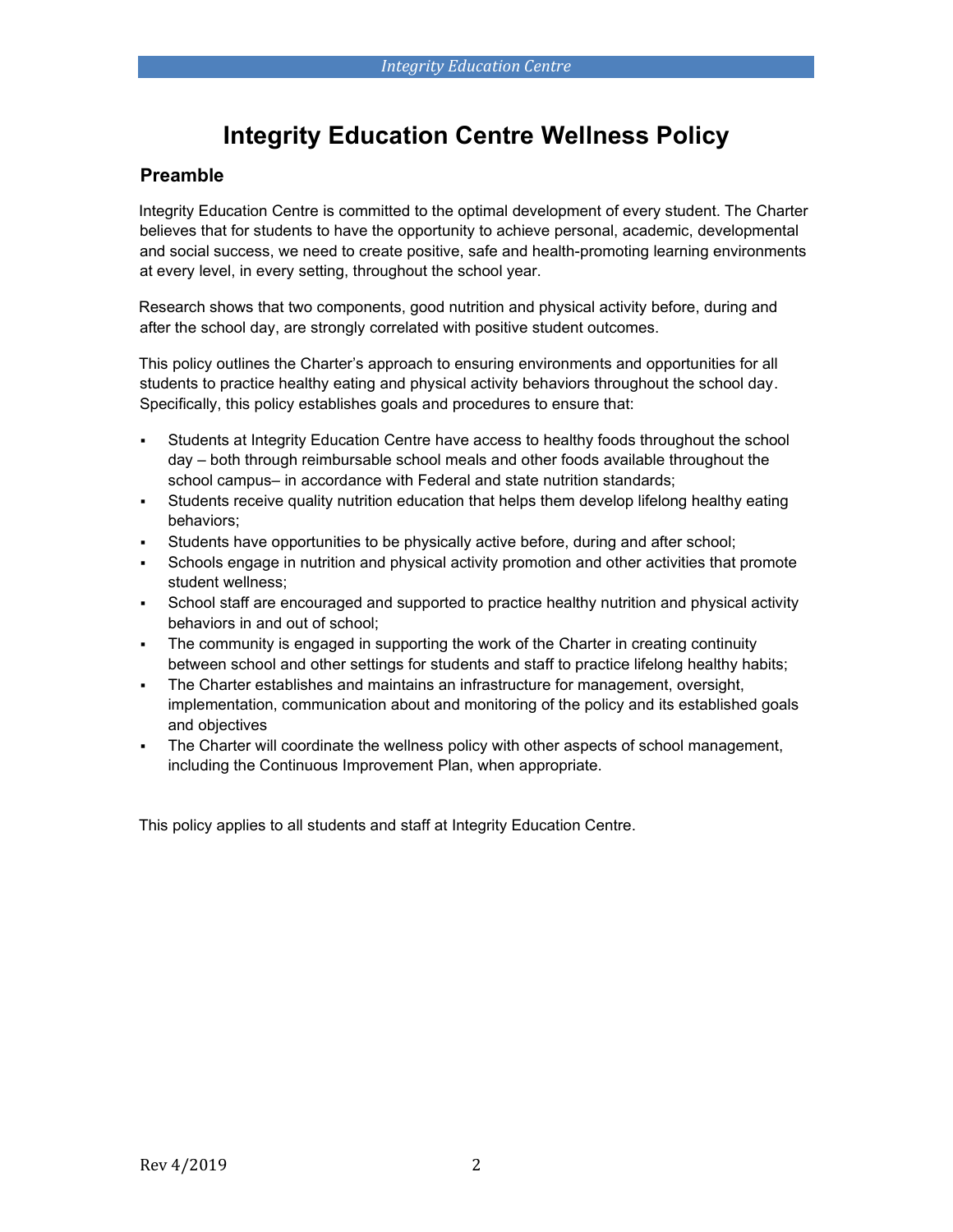## <span id="page-2-0"></span>**I. School Wellness Committee**

#### *Committee Role and Membership*

The Charter will convene a wellness committee that meets at least once a to establish goals for and oversee school health and safety policies and programs, including development, implementation and periodic review and update of this wellness policy

The membership will represent to the extent possible all school levels and include, but not be limited to: parents and caregivers, students, representatives of the school nutrition program, physical and health education teachers, school administrators, school board members, health professionals and the general public.

## <span id="page-2-1"></span>**Wellness Policy Implementation and Community Engagement**

#### *Implementation Plan*

The Charter will develop and maintain a plan for implementation to manage and coordinate the execution of this wellness policy. The plan delineates actions and timelines specific to each grade level; and includes information about who will be responsible to make what change, by how much, where and when; as well as specific goals and objectives for nutrition standards for all foods and beverages available on the school campus, food and beverage marketing, nutrition promotion and education, physical activity, physical education and other school-based activities that promote student wellness.

This wellness policy can be found at: *www.integrityeducationcentre.org.*

#### *Annual Notification of Policy*

Each year Integrity Education Centre will make information about this policy, including its content, any updates to the policy and implementation status available through the school website. The Charter will provide as much information as possible about the school nutrition environment.

#### *Revisions and Updating the Policy*

The Committee will update or modify the wellness policy based on School priorities change; community needs change; wellness goals are met; new health science, information, and technology emerges; and new Federal or state guidance or standards are issued. **The wellness policy will be assessed and updated at least once a year.**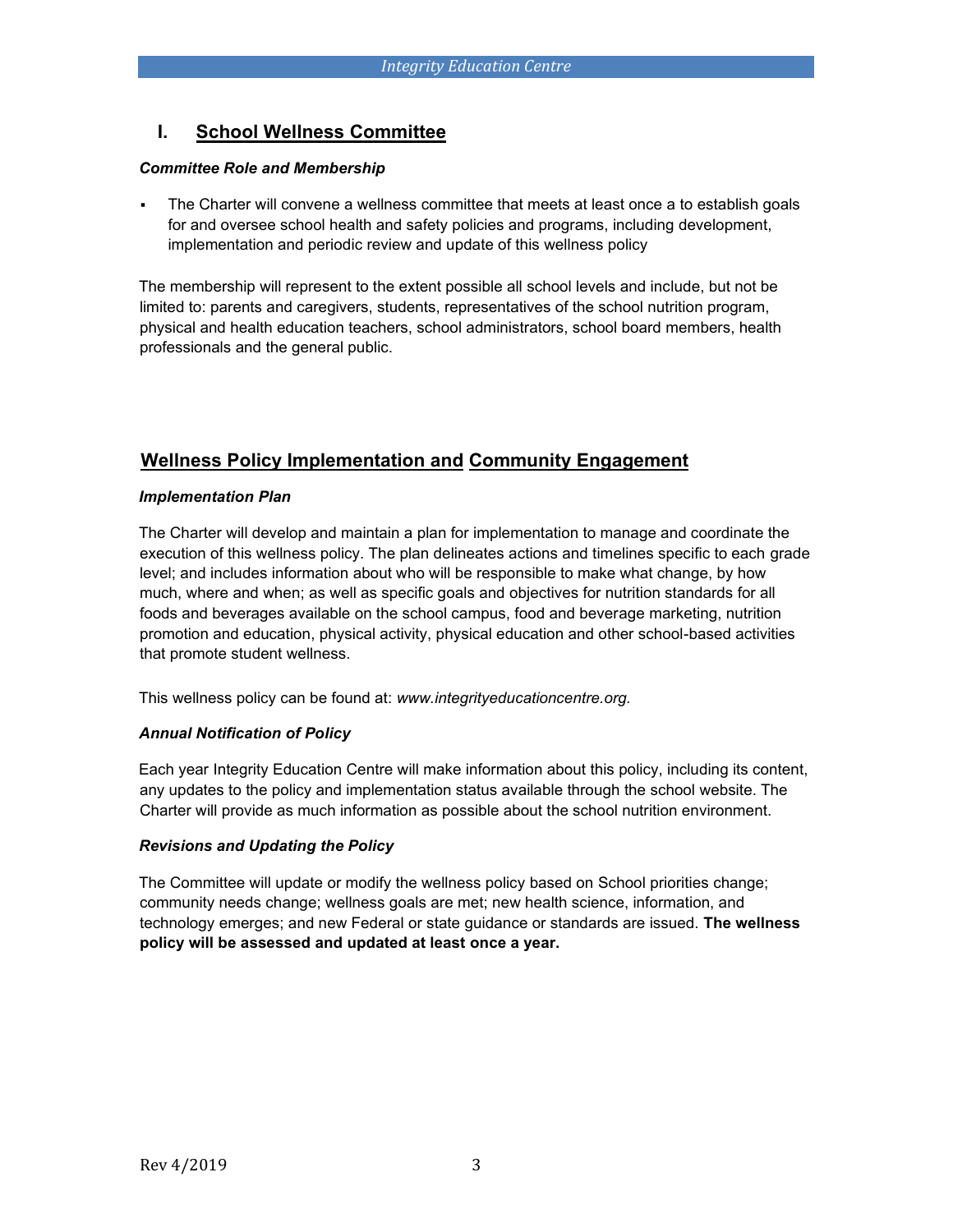#### *Community Involvement, Outreach and Communications*

Integrity Education Centre is committed to being responsive to community input, which begins with awareness of the wellness policy. The Charter website will be used for outreach encouraging community involvement and support with local wellness initiatives.

The Charter will actively notify the public about the content of or any updates to the wellness policy annually.

## <span id="page-3-0"></span>**II. Nutrition**

#### *School Meals*

Children need access to healthful foods and opportunities to be physically active in order to grow, learn, and thrive. The school meals program aims to improve the overall health of school children in preparation to learn and succeed in life by supporting and modeling healthy choices. School meals are an integral part of the education system because good health fosters student attendance and education. We offer a selection of daily choices at all grade levels, empowering students to make their own healthy food choices.

Integrity Education Centre participates in USDA child nutrition programs, including the National School Lunch Program (NSLP) and the School Breakfast Program (SBP). Integrity Education Centre is committed to offering school meals through the NSLP and SBP programs, and other applicable Federal child nutrition programs, that:

- Are accessible to all students:
- **Are appealing and attractive to children;**
- Are served in clean and pleasant settings;
- Meet or exceed current nutrition requirements established by local, state, and Federal statutes and regulations. (The District offers reimbursable school meals that meet [USDA nutrition standards.\)](http://www.fns.usda.gov/school-meals/nutrition-standards-school-meals)
- The school's child nutrition program will accommodate students with special dietary needs.
- Students will be allowed at least 10 minutes to eat breakfast and at least 20 minutes to eat lunch, counting from the time they have received their meal and are seated.
- Students are served lunch at a reasonable and appropriate time of day.
- Encourage recess before lunch to better support learning and healthy eating.
- Participation in Federal child nutrition programs will be promoted among students and families to help ensure that families know what programs are available in their children's school.
- Messages about agriculture and nutrition are reinforced throughout the learning environment.
- School hosts field trips to local farms.

#### *Staff Qualifications and Professional Development*

All school nutrition program directors, managers and staff will meet or exceed hiring and annual continuing education/training requirements in the [USDA professional standards for child nutrition](http://www.fns.usda.gov/sites/default/files/CN2014-0130.pdf) [professionals.](http://www.fns.usda.gov/sites/default/files/CN2014-0130.pdf) These school nutrition personnel will refer to [USDA's Professional Standa](http://professionalstandards.nal.usda.gov/)rds fo[r](http://professionalstandards.nal.usda.gov/) [School Nutrition Standards website](http://professionalstandards.nal.usda.gov/) to search for training that meets their learning needs.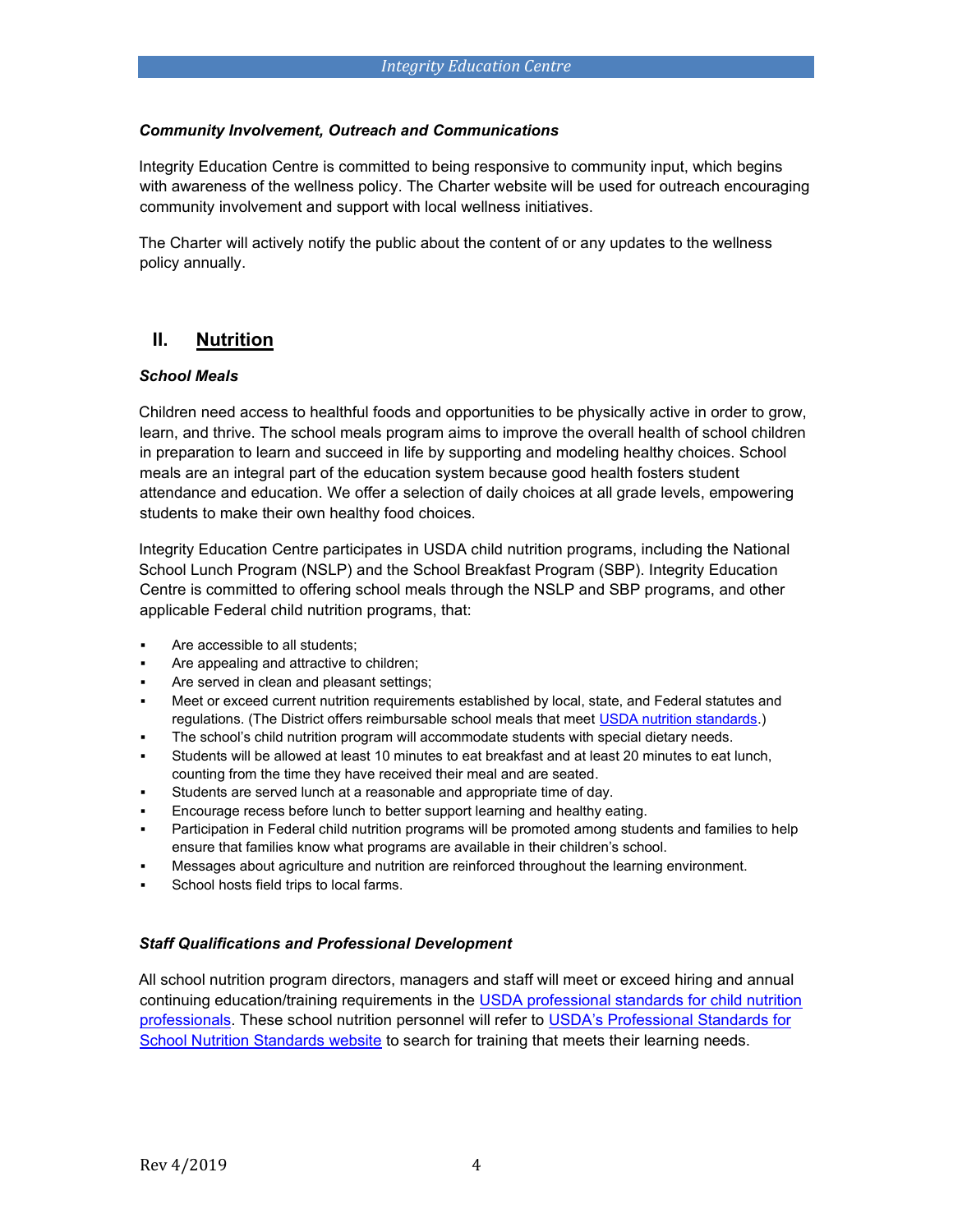#### *Water*

To promote hydration, free, safe, **plain** drinking water will be available to all students throughout the school day. The Charter will make drinking water available where school meals are served during mealtimes. If drinking fountain is not present other sources and containers may include water jugs, hydration stations, and other methods for delivering drinking water. Students will be encouraged to carry (approved) water bottles filled with only water with them throughout the day.

#### *Foods and Beverages*

#### **Elementary/Middle School Beverage Options:**

- Water—**Plain**, non-caloric, noncarbonated water. No size limit.
- Milk—Low-fat (unflavored only) or nonfat milk (flavored or unflavored) Size restrictions--Elementary (8 ounces or less) Middle (12 ounces or less).
- Juice—100% fruit or vegetable juice or any combination of both totaling 100% with no added sweeteners will be allowed. Size restrictions--Elementary (8 ounces or less) Middle (12 ounces or less).
- No other beverage are allowed.

#### **High School Beverage Options:**

- Water—**Plain**, non-caloric, noncarbonated water. No size limit.
- Milk—Low-fat (unflavored only) or nonfat milk (flavored or unflavored) Size restrictions--(12 ounces or less).
- Juice—100% fruit or vegetable juice or any combination of both totaling 100% with no added sweeteners will be allowed. Size restrictions--(12 ounces or less).
- Calorie free beverages—any flavored beverages (20 ounces or less) that are labeled to contain 5 calories or less per 8 ounces, or 10 calories or less per 20 ounce; and contains no more than 10 grams of sugar per serving.
- Low calorie beverages—any flavored beverages (12 ounces or less) that are labeled to contain 40 calories or less per 8 ounces, or 60 calories or less per 12 ounce; and contains no more than 10 grams of sugar per serving.
- Beverage may contain caffeine.

#### *Celebrations and Rewards*

- 1. Celebrations/parties and Classroom snacks. The school will provide a list of healthy ideas to parents and teachers, including non-food celebration ideas. Healthy party and snack ideas are encouraged from the [Alliance for a Healthier Generation](https://www.healthiergeneration.org/take_action/schools/snacks_and_beverages/celebrations/) [a](https://www.healthiergeneration.org/take_action/schools/snacks_and_beverages/celebrations/)nd from the [USDA.](http://healthymeals.nal.usda.gov/local-wellness-policy-resources/wellness-policy-elements/healthy-celebrations)
- 2. Rewards and incentives. The Charter will provide teachers and other relevant school staff a [list of alternative ways to reward children](https://www.healthiergeneration.org/take_action/schools/snacks_and_beverages/non-food_rewards/) [a](https://www.healthiergeneration.org/take_action/schools/snacks_and_beverages/non-food_rewards/)nd encourage them to use these best practice non-food methods as alternatives to food and beverages. Also, no foods or beverages will be withheld as punishment for any reason.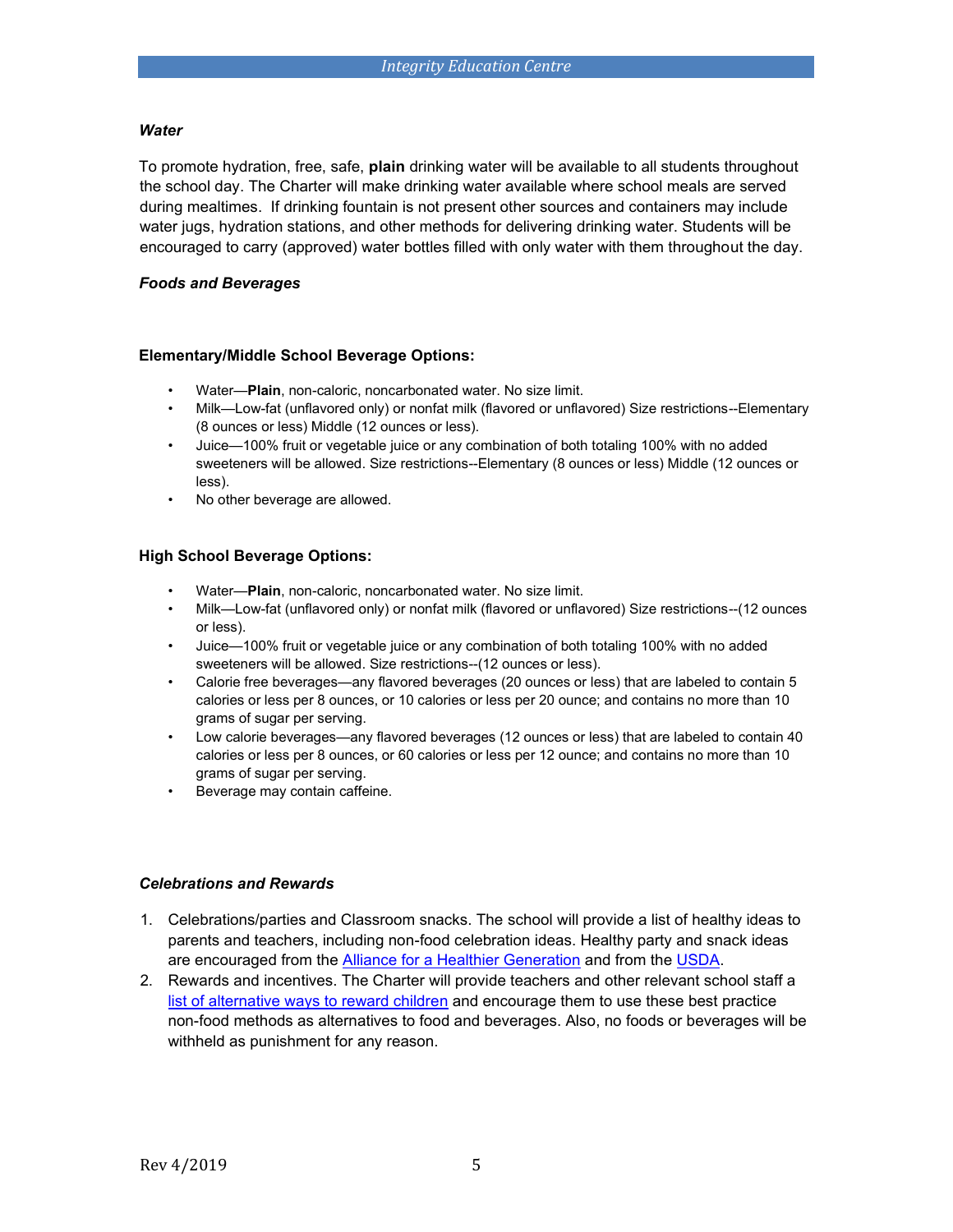#### *Fundraising*

All foods sold must meet Smart Snack Regulations. There is no nutrient standard restriction however to promote healthy eating habits one healthy option at each event is encouraged.

#### *Nutrition Promotion*

Nutrition promotion and education positively influence lifelong eating behaviors by using evidence-based techniques and nutrition messages, and by creating food environments that encourage healthy nutrition choices and encourage participation in school meal programs. Students and staff will receive consistent nutrition messages throughout school, classrooms, and cafeterias. Nutrition promotion also includes marketing and advertising nutritious foods and beverages to students and is most effective when implemented consistently through a comprehensive and multi-channel approach by school staff, teachers, parents, students and the community.

#### *Nutrition Education*

The Charter will teach, model, encourage and support healthy eating by all students. Schools will provide nutrition education and engage in nutrition promotion that:

- **•** Is designed to provide students with the knowledge and skills necessary to promote and protect their health;
- Is part of not only health education classes, but also integrated into other classroom instruction through subjects such as math, science, language arts, social sciences and elective subjects;
- Includes enjoyable, developmentally-appropriate, culturally-relevant and participatory activities, such as cooking demonstrations or lessons, promotions, taste-testing, farm visits and school gardens;
- Promotes fruits, vegetables, whole-grain products, low-fat and fat-free dairy products and healthy food preparation methods;
- **Emphasizes caloric balance between food intake and energy expenditure (promotes physical** activity/exercise);
- Teaches media literacy with an emphasis on food and beverage marketing; and · Includes nutrition education training for teachers and other staff.

#### *Essential Healthy Eating Topics in Health Education*

Integrity Education Centre will include in the health education curriculum a minimum of 12 of the following essential topics on healthy eating:

- Relationship between healthy eating and personal health and disease prevention
- Food guidance from **MyPlate**
- Reading and using FDA's nutrition fact labels
- Eating a variety of foods every day
- Balancing food intake and physical activity
- Eating more fruits, vegetables and whole grain products
- Choosing foods that are low in fat, saturated fat, and cholesterol and do not contain *trans* fat
- Choosing foods and beverages with little added sugars
- Eating more calcium-rich foods
- Preparing healthy meals and snacks
- Risks of unhealthy weight control practices
- Accepting body size differences
- Food safety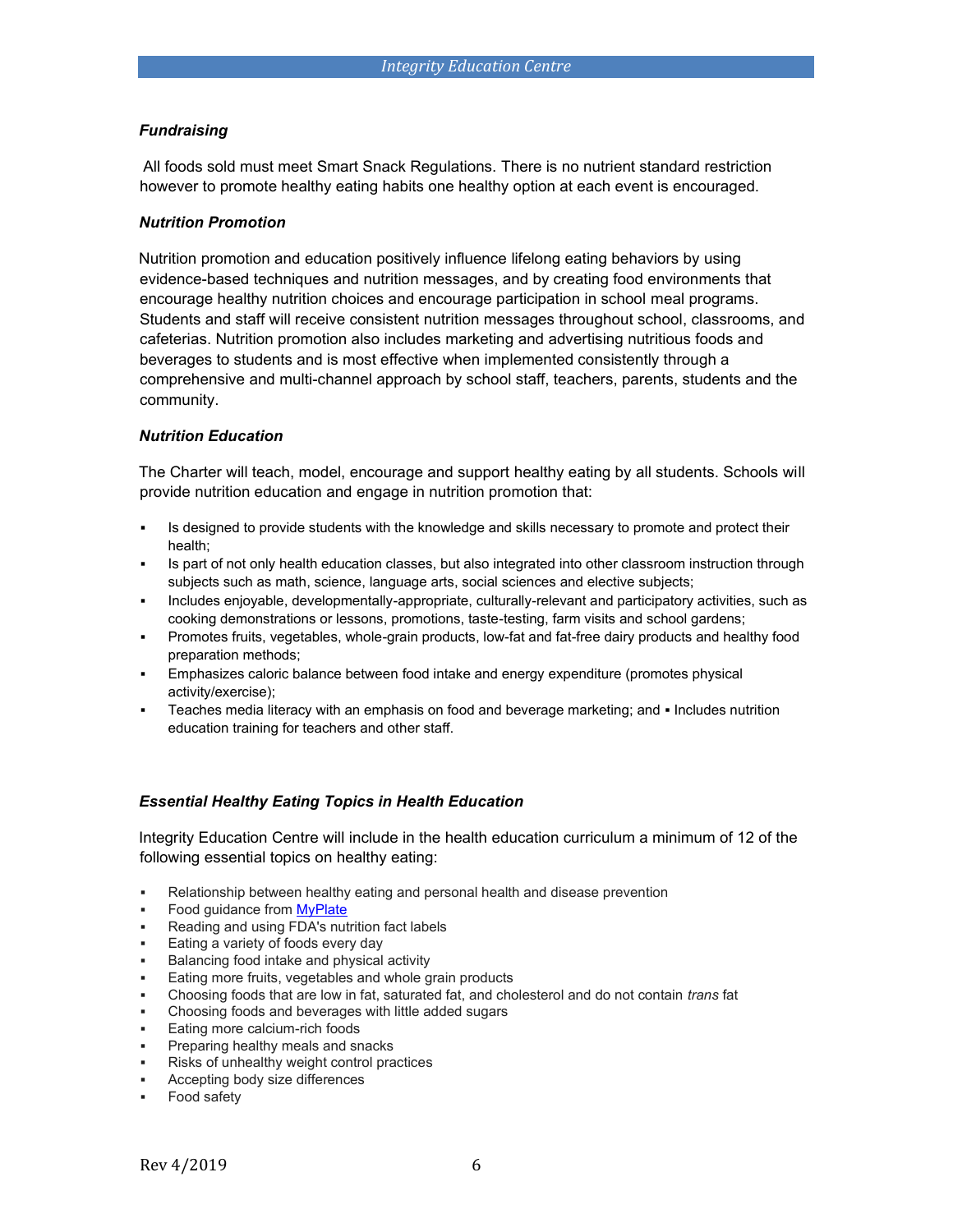- Importance of water consumption
- Importance of eating breakfast
- Making healthy choices when eating at restaurants
- **Eating disorders**
- [The Dietary Guidelines for Americans](https://www.choosemyplate.gov/dietary-guidelines)
- Reducing sodium intake
- Social influences on healthy eating, including media, family, peers and culture
- How to find valid information or services related to nutrition and dietary behavior
- How to develop a plan and track progress toward achieving a personal goal to eat healthfully
- Resisting peer pressure related to unhealthy dietary behavior
- Influencing, supporting, or advocating for others' healthy dietary behavior

### <span id="page-6-0"></span>**III. Physical Activity**

Children and adolescents should participate in at least 60 minutes of physical activity every day. A substantial percentage of students' physical activity can be provided through a comprehensive school physical activity program (CSPAP). A CSPAP reflects strong coordination and synergy across all of the components: quality physical education as the foundation; physical activity before, during and after school; staff involvement and family and community engagement and the district is committed to providing these opportunities. Schools will ensure that these varied physical activity opportunities are in addition to, and not as a substitute for, physical education (addressed in "Physical Education" subsection). Integrity Education Centre will encouraged teachers to participate in *Let's Move!* Active Schools [\(www.letsmoveschools.org\)](http://www.letsmoveschools.org/) in order to successfully address all CSPAP areas.

Physical activity during the school day (including but not limited to recess, classroom physical activity breaks or physical education) **should not be withheld** as punishment. *This does not include participation on sports teams.* The school will provide teachers and other school staff with a [list of ideas](http://cspinet.org/new/pdf/constructive_classroom_rewards.pdf) [f](http://cspinet.org/new/pdf/constructive_classroom_rewards.pdf)or alternative ways to discipline students.

To the extent practicable, the Charter will ensure that its grounds and facilities are safe and that equipment is available to students to be active. The Charter will conduct necessary inspections and repairs.

#### *Physical Education*

Integrity Education Centre will provide students with physical education, using an ageappropriate, sequential physical education curriculum consistent with national and state standards for physical education. The physical education curriculum will promote the benefits of a physically active lifestyle and will help students develop skills to engage in lifelong healthy habits, as well as incorporate essential health education concepts (discussed in the "*Essential Physical Activity Topics in Health Education*" subsection). The curriculum will support the essential components of physical education.

All students will be provided equal opportunity to participate in physical education classes. The District will make appropriate accommodations to allow for equitable participation for all students and will adapt physical education classes and equipment as necessary.

All **elementary students** will be encouraged to receive physical education for at least 60 minutes per week throughout the school year.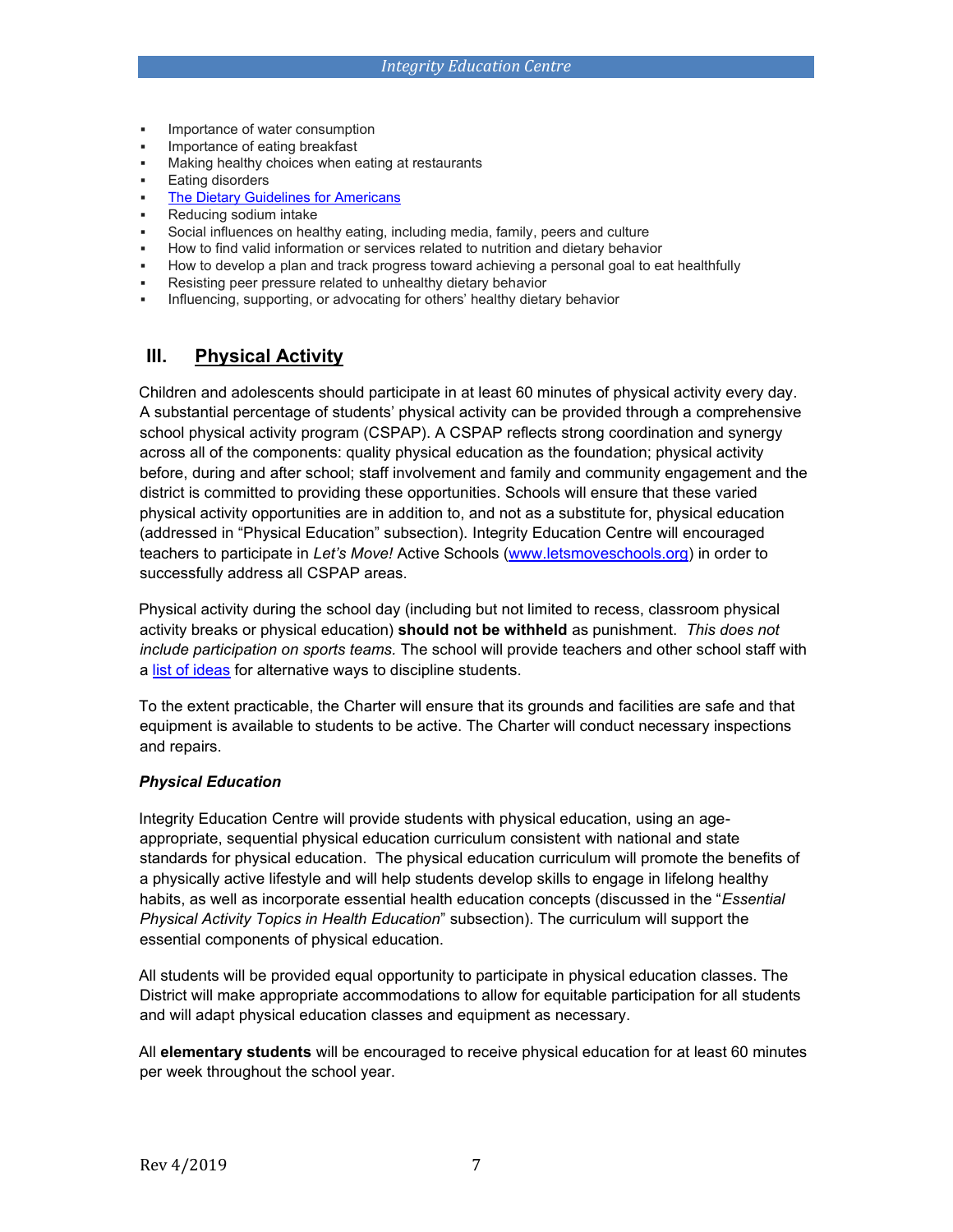All **secondary students** (middle and high school) are required to take the equivalent of one academic year of physical/health education.

The District physical education program will promote and encourage student physical fitness through individualized fitness and activity assessments (via the [Presidential Youth Fitness](http://www.pyfp.org/) [Program](http://www.pyfp.org/) [o](http://www.pyfp.org/)r other appropriate assessment tool) and will use criterion-based reporting for each student. *.* 

#### *Essential Physical Activity Topics in Health Education*

Health education will be required in all grades (elementary) and the district will require middle and high school students to take and pass at least one health education course. The District will include in the health education curriculum a minimum of 12 the following essential topics on physical activity:

- The physical, psychological, or social benefits of physical activity How physical activity can contribute to a healthy weight
- How physical activity can contribute to the academic learning process
- How an inactive lifestyle contributes to chronic disease
- Health-related fitness, that is, cardiovascular endurance, muscular endurance, muscular strength, flexibility, and body composition
- **EXECT** Differences between physical activity, exercise and fitness
- Phases of an exercise session, that is, warm up, workout and cool down
- Overcoming barriers to physical activity
- Decreasing sedentary activities, such as TV watching
- Opportunities for physical activity in the community
- Preventing injury during physical activity
- Weather-related safety, for example, avoiding heat stroke, hypothermia and sunburn while being physically active
- How much physical activity is enough, that is, determining frequency, intensity, time and type of physical activity
- Developing an individualized physical activity and fitness plan
- Monitoring progress toward reaching goals in an individualized physical activity plan
- Dangers of using performance-enhancing drugs, such as steroids
- Social influences on physical activity, including media, family, peers and culture
- How to find valid information or services related to physical activity and fitness  $\cdot$  How to influence, support, or advocate for others to engage in physical activity  $\blacksquare$  How to resist peer pressure that discourages physical activity.

#### *Recess (Elementary)*

All elementary will have at least **20 minutes of recess** on all days during the school year. This *policy may be waived on early dismissal or late arrival days*). If recess is offered before lunch, schools will have appropriate hand-washing facilities and/or handsanitizing stations located just inside/outside the cafeteria to ensure proper hygiene prior to eating.

**Outdoor recess** will be offered when weather is feasible for outdoor play.

In the event that the school must conduct **indoor recess,** teachers and staff will follow the indoor recess guidelines that promote physical activity for students, to the extent practicable.

Recess will complement, not substitute, physical education class.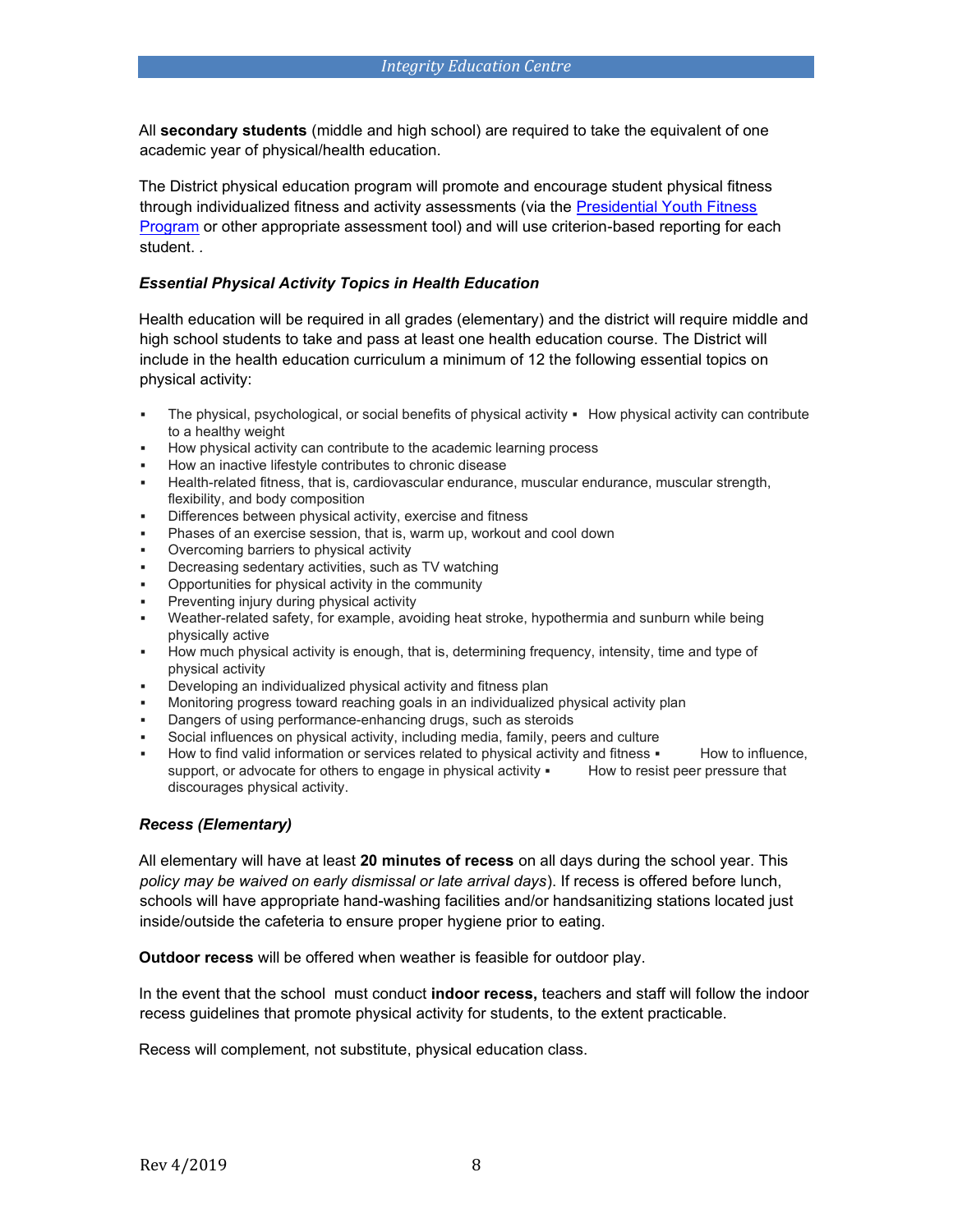#### *Classroom Physical Activity Breaks (Elementary and Secondary)*

Integrity Education Centre recognizes that students are more attentive and ready to learn if provided with periodic breaks when they can be physically active or stretch. Thus, students should be encouraged to take **periodic opportunities** to be active or to stretch throughout the day on all or most days during a typical school week. The Charter recommends teachers provide short (3-5minute) physical activity breaks to students during and between classroom times at least three days per week. These physical activity breaks will complement, not substitute, for physical education class, recess, and class transition periods.

The Charter will provide resources and links to resources, tools, and technology with ideas for classroom physical activity breaks. Resources and ideas are available through [USDA](http://healthymeals.nal.usda.gov/resource-library/physical-activity-school-aged-children/activities-and-tools) [a](http://healthymeals.nal.usda.gov/resource-library/physical-activity-school-aged-children/activities-and-tools)nd the [Alliance for a Healthier Generation.](https://www.healthiergeneration.org/take_action/schools/physical_activity/physical_activities/) 

#### *Active Academics*

It is recommended that teachers incorporate movement and kinesthetic learning approaches into "core" subject instruction when possible and do their part to limit sedentary behavior during the school day.

The Charter will support classroom teachers incorporating physical activity and employing kinesthetic learning approaches into core subjects by providing annual professional development opportunities and resources, including information on leading activities, activity options, as well as making available background material on the connections between learning and movement.

Teachers will serve as role models by being physically active alongside the students whenever feasible.

#### *Before and After School Activities*

The Charter offers opportunities for students to participate in physical activity either before and/or after the school day (or both) through a variety of methods. The Charter will encourage students to be physically active before and after school.

## <span id="page-8-0"></span>**IV. Other Activities that Promote Student Wellness**

Integrity Education Centre will integrate wellness activities across the entire school setting, not just in the cafeteria, other food and beverage venues and physical activity facilities. The Charter will coordinate and integrate other initiatives related to physical activity, physical education, nutrition and other wellness components so all efforts are complementary, not duplicative, and work towards the same set of goals and objectives promoting student well-being, optimal development and strong educational outcomes.

Teachers are encouraged to coordinate content across curricular areas that promote student health, such as teaching nutrition concepts in mathematics.